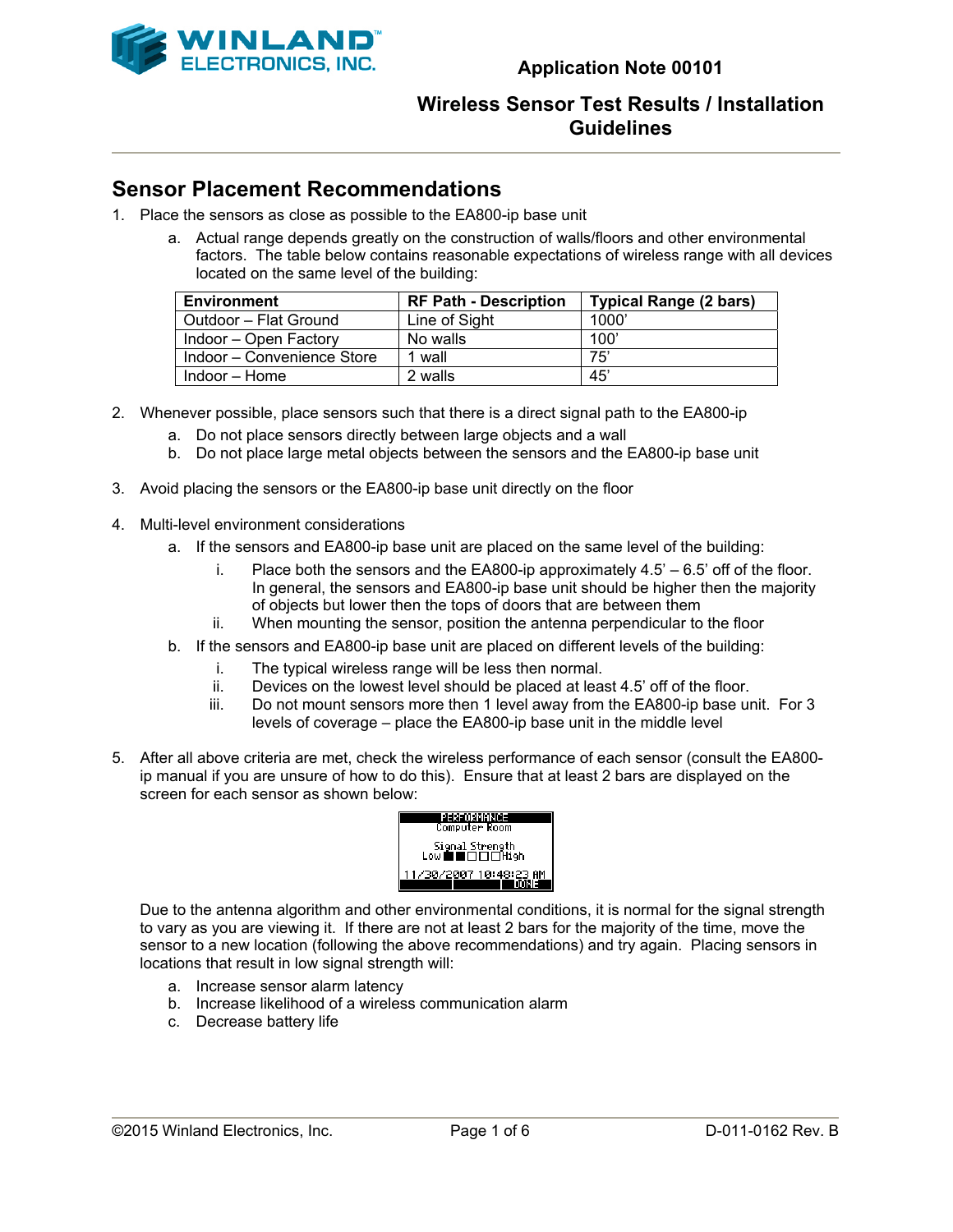

# **Dropout Rate Correlated to Wireless Performance Bars**

A graph of Dropout vs. Link Quality is shown below.



The link quality is a decimal number from 0 – 255; 0 representing low signal quality/strength and 255 representing high signal quality/strength. From the graph, the following observations were made:

| <b>Link Quality Range</b> | <b>Max Drop Out</b> | <b>Bars on EA800-ip Screen</b> |
|---------------------------|---------------------|--------------------------------|
| ~10                       | Unpredictable       |                                |
| $40 - 84$                 | < 35%               |                                |
| $85 - 129$                | < 10%               |                                |
| $130 - 174$               | $< 5\%$             |                                |
| $175 - 219$               | $< 2\%$             |                                |
| $220 - 255$               | < 1%                |                                |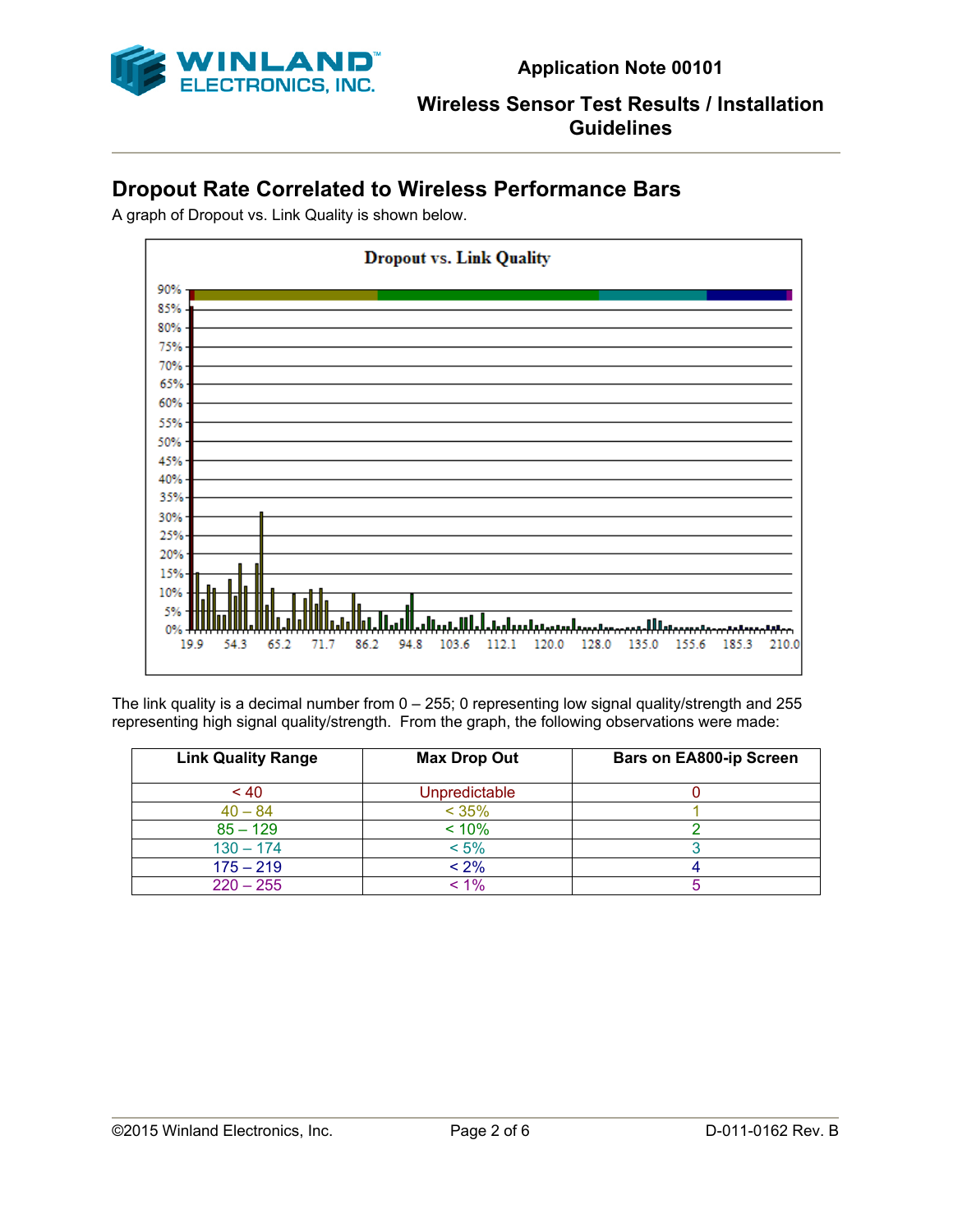

# **Summary of Testing**

The location recommendations and dropout correlation to wireless performance bar information listed above was based on several tests. Winland Electronics conducted these tests in multiple use case environments at residential, commercial and industrial sites. A summary of these sites is listed in the table below:

| <b>Start Date</b> | City, State       | Location                  | Use Case                | <b>Unit Hours</b> |
|-------------------|-------------------|---------------------------|-------------------------|-------------------|
|                   |                   |                           |                         |                   |
| $6 - 15 - 07$     | Mankato, MN       | <b>Industrial Site</b>    | Server Room             | 1.144             |
| $6 - 29 - 07$     | Madison Lake, MN  | <b>Commercial Site A</b>  | Portable Floor Cooler   | 1,177             |
| $6 - 29 - 07$     | Madison Lake, MN  | <b>Commercial Site B</b>  | <b>Walk-in Cooler</b>   | 1,373             |
| $7 - 18 - 07$     | North Mankato, MN | <b>Residential Site A</b> | <b>Water Heater</b>     | 1,067             |
| 7-18-07           | North Mankato, MN | <b>Residential Site B</b> | Laundry Room            | 1,371             |
| $8 - 29 - 07$     | Mankato, MN       | <b>Industrial Site</b>    | Server Room             | 1,272             |
|                   |                   |                           |                         |                   |
|                   |                   |                           | <b>Total Unit Hours</b> | 7.404             |

Testing consisted of placing a single head unit in a location where an EA800-ip would be typically installed. Then, four wireless sensors were placed to surround the particular use case in a star topology.

The sensors would transmit once approximately every 4 seconds. A pseudorandom offset delay was placed in between transmissions (same as production units) so that if two sensors were to communicate at the same time (causing collisions and dropped packets), the next transmission from each sensor would have less then a 2% chance of overlapping again.

Each use case was visited  $4 - 6$  times during testing. During these visits, sensor and/or the head unit locations were changed. Typically, a use case would consist of 8 – 12 different sensor locations and 2 different head unit locations.

The purpose of this testing was to determine ideal mounting locations, if any, and to determine a value of the link quality that should be deemed acceptable. An acceptable link quality is one that produces an average of less then 1 nuisance (loss of communication) alarm per year.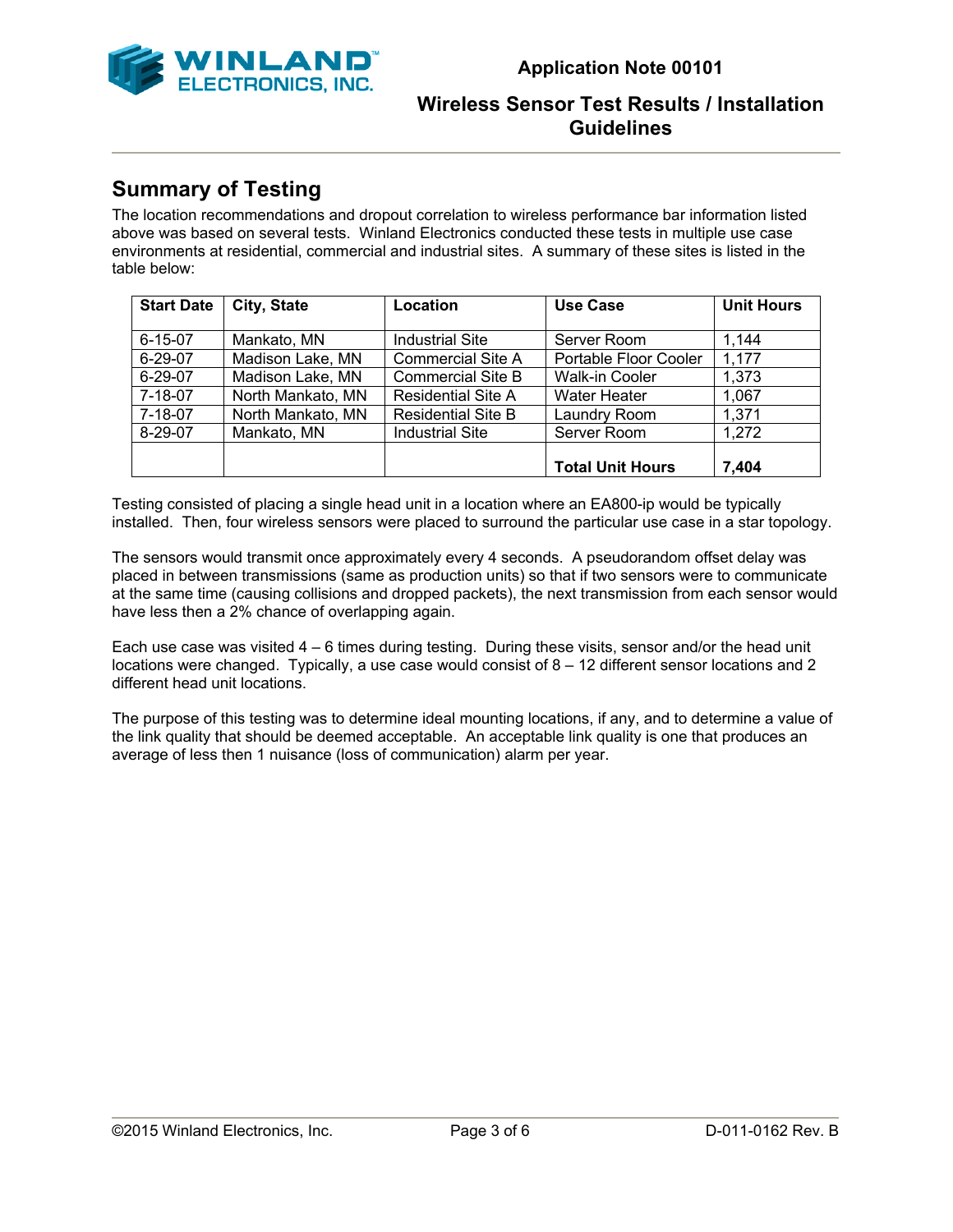

# **Residential Data Obtained**

Limited data was selected at random for this section of the document. Presenting all collected residential data would be outside the scope of this document.

Shown below is a 2 day graph of the "laundry room" use case.



The table below summarizes the test setup and results from the graph above:

| <b>Name</b>      | <b>Distance from</b><br><b>Head Unit</b> | <b>Level of Home</b>    | <b>Comm Alarms</b><br>(10 minute)<br>loss) | <b>Average Link</b><br>Quality |
|------------------|------------------------------------------|-------------------------|--------------------------------------------|--------------------------------|
| <b>Head Unit</b> | $\qquad \qquad$                          | Main                    |                                            |                                |
| Sensor A         | 46 feet                                  | Basement (1 below main) |                                            | 82.5                           |
| Sensor B         | 45 feet                                  | Basement (1 below main) |                                            | 101.6                          |
| Sensor C         | 45 feet                                  | Basement (1 below main) |                                            | 57.7                           |
| Sensor D         | 45 feet                                  | Basement (1 below main) |                                            | 93.9                           |

It can be seen from the table that two of the sensors had an average link quality below 85 (2 bars) and therefore their locations wouldn't be recommended for a permanent installation.

It should be noted that additional testing was done in a "water heater" use case which had sensors at a total distance of approximately 15 feet, also traveling through a floor. These sensors had average link quality values of 115 to 209  $(2 - 4 \text{ bars})$  and therefore, would be recommended for permanent installation.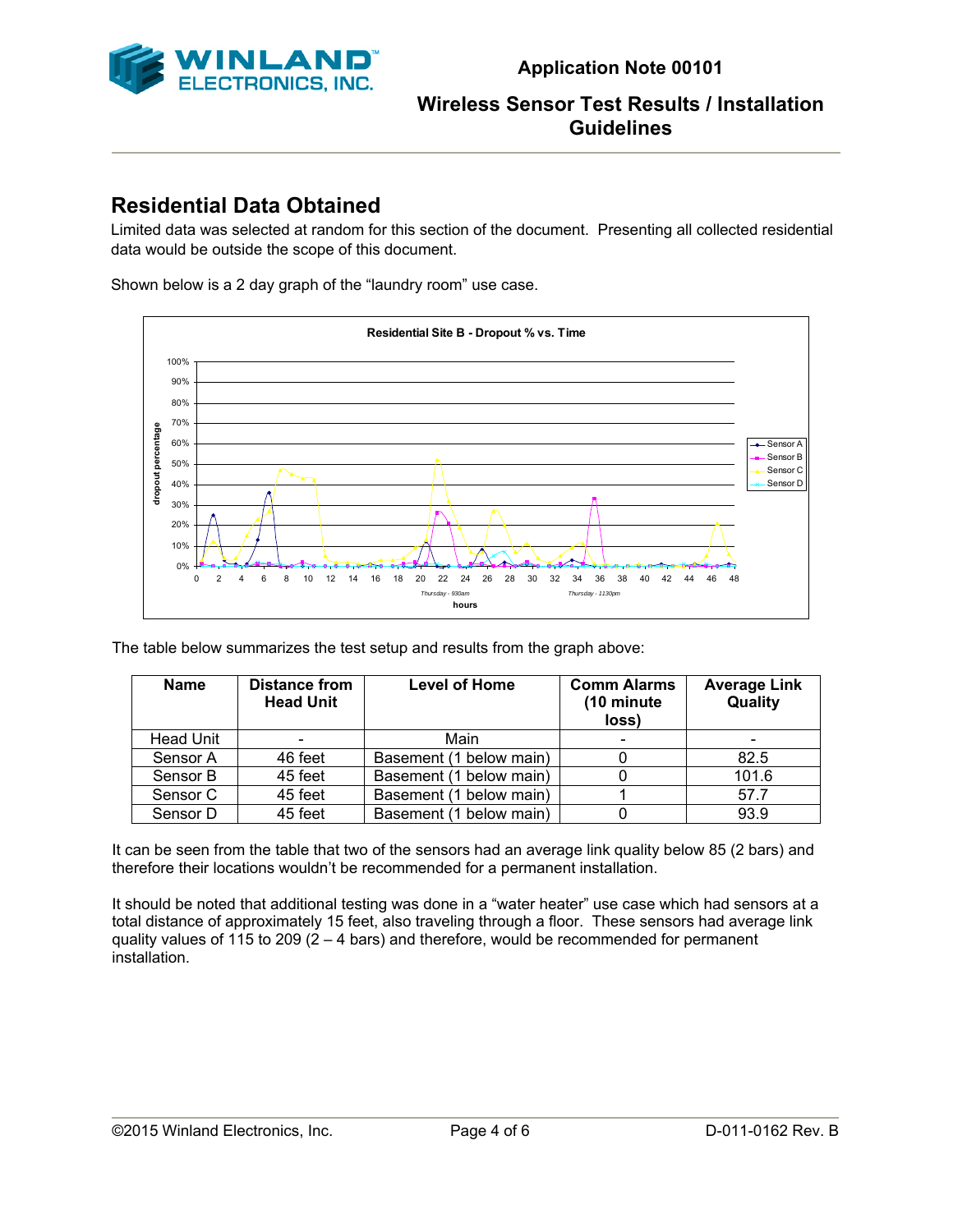

# **Commercial Data Obtained**

Limited data was selected at random for this section of the document. Presenting all collected commercial data would be outside the scope of this document.

Shown below is a 2 day graph of the "portable floor cooler" use case.



The table below summarizes the test setup and results from the graph above:

| <b>Name</b>      | <b>Distance from</b><br><b>Head Unit</b> | <b>Level of Commercial</b><br><b>Building</b> | <b>Comm Alarms</b><br>(10 minute)<br>loss) | <b>Average Link</b><br>Quality |
|------------------|------------------------------------------|-----------------------------------------------|--------------------------------------------|--------------------------------|
| <b>Head Unit</b> | $\qquad \qquad \blacksquare$             | Main                                          |                                            |                                |
| Sensor A         | 45 feet                                  | Main                                          |                                            | 133.2                          |
| Sensor B         | 45 feet                                  | Main                                          |                                            | 155.3                          |
| Sensor C         | 49 feet                                  | Main                                          |                                            | 103.3                          |
| Sensor D         | 49 feet                                  | Main                                          |                                            | 88.3                           |

It can be seen from the table that every sensor had an average link quality above 85 (2 bars) and therefore their locations are recommended for permanent installation.

It should be noted that additional testing was done in a "walk-in cooler" use case which had sensors at a total distance of approximately 80 feet traveling through 2 walls. These sensors had average link quality values of 65 - 115 (1 – 2 bars) and therefore, would not be recommended for permanent installation.